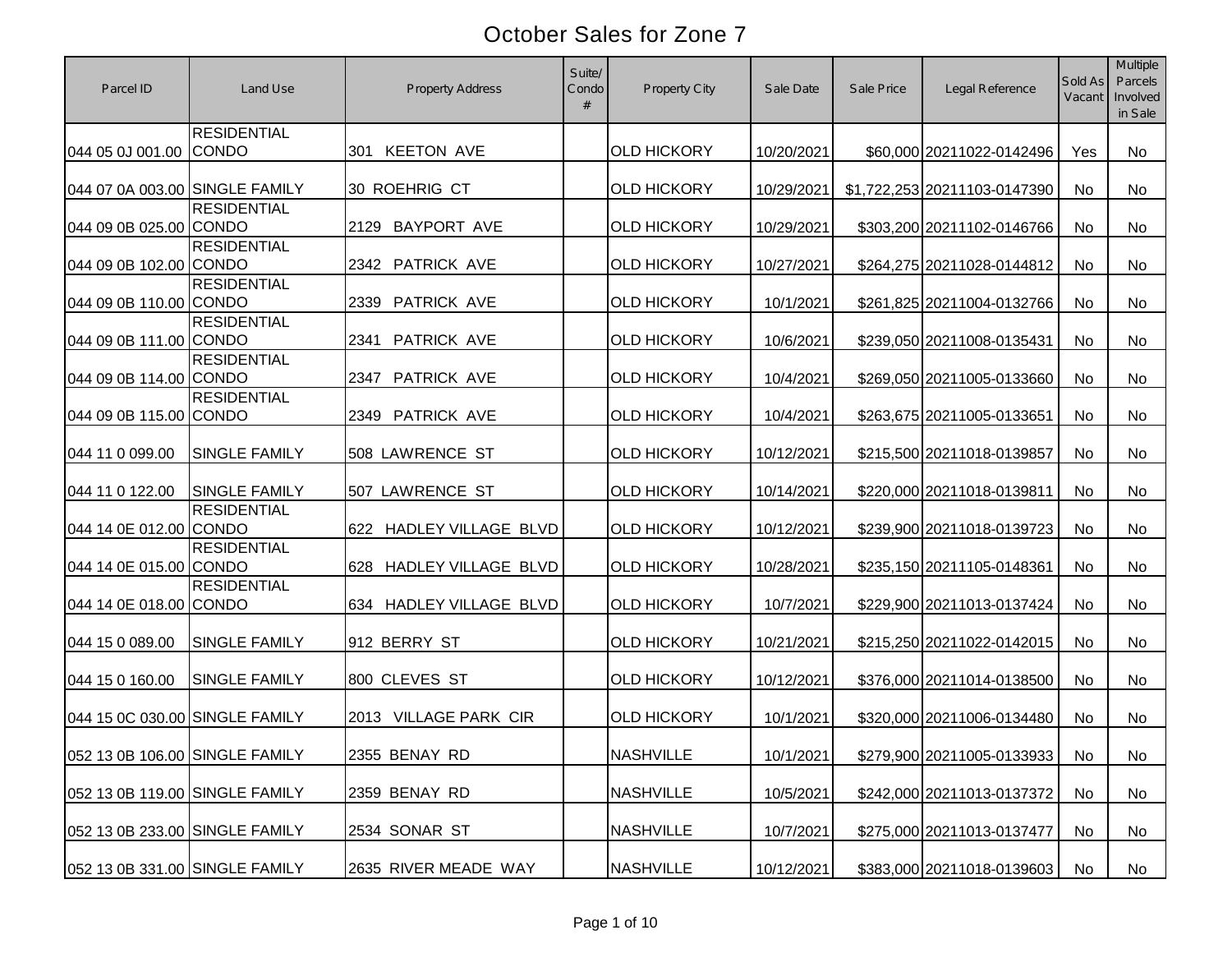| Parcel ID                      | Land Use                                           | <b>Property Address</b>              | Suite/<br>Condo | Property City      | Sale Date  | Sale Price | Legal Reference            | Sold As<br>Vacant | <b>Multiple</b><br>Parcels<br>Involved<br>in Sale |
|--------------------------------|----------------------------------------------------|--------------------------------------|-----------------|--------------------|------------|------------|----------------------------|-------------------|---------------------------------------------------|
| 053 03 0 040.00                | <b>SINGLE FAMILY</b>                               | 1216 CLEVES ST                       |                 | <b>OLD HICKORY</b> | 10/21/2021 |            | \$350,000 20211027-0144104 | <b>No</b>         | No                                                |
| 053 03 0 091.00                | <b>SINGLE FAMILY</b>                               | 1306 BERRY ST                        |                 | <b>OLD HICKORY</b> | 10/26/2021 |            | \$265,000 20211028-0145181 | <b>No</b>         | No                                                |
| 053 03 0 430.00                | <b>SINGLE FAMILY</b>                               | 1504 RIVERSIDE RD                    |                 | <b>OLD HICKORY</b> | 10/25/2021 |            | \$297,000 20211101-0146042 | No                | No                                                |
| 053 07 0 097.00                | <b>SINGLE FAMILY</b>                               | 1802 OVERTON ST                      |                 | <b>OLD HICKORY</b> | 10/8/2021  |            | \$280,000 20211013-0137379 | <b>No</b>         | No                                                |
| 053 08 0 101.00                | <b>SINGLE FAMILY</b>                               | 213 28TH ST                          |                 | <b>OLD HICKORY</b> | 10/21/2021 |            | \$226,500 20211027-0144028 | <b>No</b>         | No                                                |
| 053 08 0A 003.00               | <b>RESIDENTIAL</b><br><b>CONDO</b>                 | 2111 LAKESHORE DR                    |                 | <b>OLD HICKORY</b> | 10/15/2021 |            | \$425,000 20211020-0141045 | No                | No                                                |
| 053 12 0 042.00                | <b>SINGLE FAMILY</b>                               | 124 BECKER AVE                       |                 | <b>OLD HICKORY</b> | 10/8/2021  |            | \$327,500 20211014-0138278 | No                | No                                                |
| 053 12 0B 025.00               | <b>RESIDENTIAL</b><br><b>CONDO</b>                 | OLD HICKORY BLVD<br>3319             | 25              | <b>OLD HICKORY</b> | 10/21/2021 |            | \$276,500 20211108-0148879 | No                | <b>No</b>                                         |
| 053 12 0B 027.00 CONDO         | <b>RESIDENTIAL</b>                                 | 3319<br>OLD HICKORY BLVD             | 27              | <b>OLD HICKORY</b> | 10/15/2021 |            | \$315,000 20211029-0145777 | No                | No                                                |
|                                | <b>VACANT</b><br>053 12 0B 032.00 RESIDENTIAL LAND | 3319<br>OLD HICKORY BLVD             | 32              | <b>OLD HICKORY</b> | 10/27/2021 |            | \$315,000 20211116-0152076 | Yes               | Yes                                               |
|                                | <b>VACANT</b><br>053 12 0B 033.00 RESIDENTIAL LAND | 3319<br>OLD HICKORY BLVD             | 33              | <b>OLD HICKORY</b> | 10/27/2021 |            | \$315,000 20211116-0152076 | Yes               | Yes                                               |
| 053 12 0B 034.00 CONDO         | <b>RESIDENTIAL</b>                                 | OLD HICKORY BLVD<br>3319             | 34              | <b>OLD HICKORY</b> | 10/27/2021 |            | \$315,000 20211116-0152059 | No                | <b>No</b>                                         |
| 053 15 0 033.00                | <b>SINGLE FAMILY</b>                               | 697 KINGS WAY DR                     |                 | <b>OLD HICKORY</b> | 10/14/2021 |            | \$304,000 20211020-0140716 | No                | <b>No</b>                                         |
| 053 16 0 141.00                | <b>SINGLE FAMILY</b>                               | 334 PITTS AVE                        |                 | <b>OLD HICKORY</b> | 10/22/2021 |            | \$275,000 20211029-0145249 | No                | <b>No</b>                                         |
| 053 16 0 179.00                | <b>SINGLE FAMILY</b>                               | 405 BYRD CT                          |                 | <b>OLD HICKORY</b> | 10/6/2021  |            | \$299,000 20211008-0135854 | No                | No                                                |
| 054 13 0 076.00                | <b>SINGLE FAMILY</b>                               | 211 BRANDYWINE DR                    |                 | <b>OLD HICKORY</b> | 10/4/2021  |            | \$550,000 20211005-0133618 | No                | No                                                |
| 062 02 0A 273.00 SINGLE FAMILY |                                                    | 2932 STEAMBOAT DR                    |                 | <b>NASHVILLE</b>   | 10/28/2021 |            | \$378,900 20211105-0148289 | No                | No                                                |
| 062 02 0B 028.00 SINGLE FAMILY |                                                    | 4052 LONGFELLOW DR                   |                 | <b>NASHVILLE</b>   | 10/21/2021 |            | \$328,000 20211029-0145457 | No                | No                                                |
| 062 11 0B 015.00 SINGLE FAMILY |                                                    | 2705 PENNINGTON BEND<br><b>RD</b>    |                 | <b>NASHVILLE</b>   | 10/28/2021 |            | \$375,000 20211101-0145921 | No                | No                                                |
| 062 13 0 153.00                | <b>VACANT</b><br><b>RESIDENTIAL LAND</b>           | 2203<br>PENNINGTON BEND<br><b>RD</b> |                 | <b>NASHVILLE</b>   | 10/22/2021 |            | \$399,000 20211105-0148260 | Yes               | No                                                |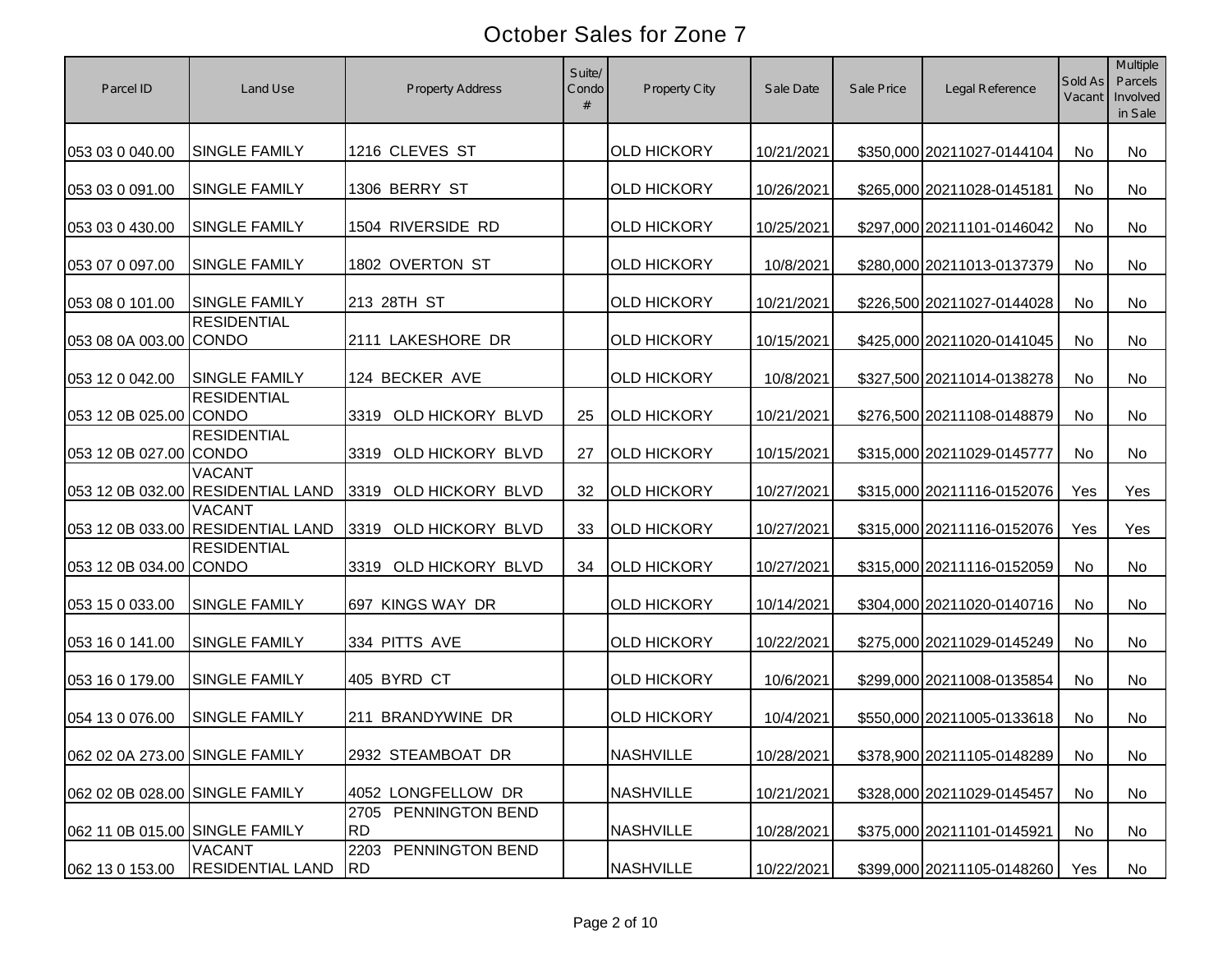| Parcel ID                      | Land Use             | <b>Property Address</b> | Suite/<br>Condo | Property City      | Sale Date  | Sale Price | Legal Reference            | Sold As<br>Vacant | <b>Multiple</b><br>Parcels<br>Involved<br>in Sale |
|--------------------------------|----------------------|-------------------------|-----------------|--------------------|------------|------------|----------------------------|-------------------|---------------------------------------------------|
| 063 04 0A 006.00 SINGLE FAMILY |                      | 600 STOKLEY CT          |                 | <b>OLD HICKORY</b> | 10/19/2021 |            | \$500,000 20211119-0153988 | No                | No                                                |
| 063 08 0 035.00                | <b>SINGLE FAMILY</b> | 418 CAPITAL ST          |                 | <b>OLD HICKORY</b> | 10/12/2021 |            | \$238,500 20211020-0141053 | <b>No</b>         | No                                                |
| 063 08 0 248.00                | <b>SINGLE FAMILY</b> | 4018 LAFAYETTE AVE      |                 | <b>OLD HICKORY</b> | 10/11/2021 |            | \$328,500 20211014-0137993 | <b>No</b>         | No                                                |
| 063 16 0B 075.00 SINGLE FAMILY |                      | 721 JAYWOOD DR          |                 | <b>OLD HICKORY</b> | 10/22/2021 |            | \$383,000 20211101-0146148 | <b>No</b>         | No                                                |
| 063 16 0C 050.00 CONDO         | <b>RESIDENTIAL</b>   | 5218 SOUTHFORK BLVD     |                 | <b>OLD HICKORY</b> | 10/4/2021  |            | \$320,000 20211007-0135185 | <b>No</b>         | No                                                |
| 064 08 0A 030.00 SINGLE FAMILY |                      | 1300 AUTUMN SPRINGS LN  |                 | <b>OLD HICKORY</b> | 10/15/2021 |            | \$389,900 20211022-0142116 | No                | No                                                |
| 064 09 0 224.00                | <b>SINGLE FAMILY</b> | 4217 BRACKENWOOD DR     |                 | <b>OLD HICKORY</b> | 10/25/2021 |            | \$356,000 20211029-0145659 | No                | No                                                |
| 064 09 0A 029.00 CONDO         | <b>RESIDENTIAL</b>   | 4430 S TRACE BLVD       |                 | <b>OLD HICKORY</b> | 10/18/2021 |            | \$258,000 20211026-0143565 | No                | <b>No</b>                                         |
| 064 12 0A 232.00 CONDO         | <b>RESIDENTIAL</b>   | 232 HARPERS MILL CT     |                 | <b>HERMITAGE</b>   | 10/28/2021 |            | \$247,247 20211102-0146695 | No                | No                                                |
| 064 12 0A 702.00 CONDO         | <b>RESIDENTIAL</b>   | 702 BLUE BRICK PL       |                 | <b>HERMITAGE</b>   | 10/1/2021  |            | \$259,900 20211022-0142008 | No                | <b>No</b>                                         |
| 064 13 0 008.00                | <b>SINGLE FAMILY</b> | 4310 OLD HICKORY BLVD   |                 | <b>OLD HICKORY</b> | 10/15/2021 |            | \$242,000 20211020-0140641 | <b>No</b>         | <b>No</b>                                         |
| 064 16 0D 063.00 SINGLE FAMILY |                      | 1913 BROOKMEADOW CT     |                 | <b>HERMITAGE</b>   | 10/29/2021 |            | \$361,029 20211112-0150915 | No                | <b>No</b>                                         |
| 064 16 0D 222.00 SINGLE FAMILY |                      | 2912 SUMMER HOLLOW CT   |                 | <b>HERMITAGE</b>   | 10/20/2021 |            | \$255,000 20211025-0142962 | No                | <b>No</b>                                         |
| 064 16 0D 225.00 SINGLE FAMILY |                      | 3113 REMINGTON PARK CT  |                 | <b>HERMITAGE</b>   | 10/15/2021 |            | \$364,900 20211022-0142114 | No                | <b>No</b>                                         |
| 065 05 0 003.00                | <b>SINGLE FAMILY</b> | 4872 SHASTA DR          |                 | <b>OLD HICKORY</b> | 10/15/2021 |            | \$276,000 20211020-0140542 | No                | No                                                |
| 065 09 0 076.00                | <b>SINGLE FAMILY</b> | 4900 WHITTIER DR        |                 | <b>OLD HICKORY</b> | 10/22/2021 |            | \$240,000 20211027-0144604 | <b>No</b>         | No                                                |
| 065 09 0 133.00                | SINGLE FAMILY        | 4853 SHASTA DR          |                 | <b>OLD HICKORY</b> | 10/28/2021 |            | \$385,000 20211101-0145927 | No                | No                                                |
| 073 07 0 092.00                | SINGLE FAMILY        | DONNA HILL DR<br>2711   |                 | <b>NASHVILLE</b>   | 10/6/2021  |            | \$529,900 20211011-0136438 | No                | No                                                |
| 073 07 0 245.00                | ZERO LOT LINE        | 2432 ROBBIE CT          |                 | <b>NASHVILLE</b>   | 10/29/2021 |            | \$210,000 20211116-0152680 | No                | No                                                |
| 073 07 0 256.00                | <b>ZERO LOT LINE</b> | 2438 FAIRBROOK DR       |                 | <b>NASHVILLE</b>   | 10/15/2021 |            | \$204,926 20211022-0142161 | No                | No                                                |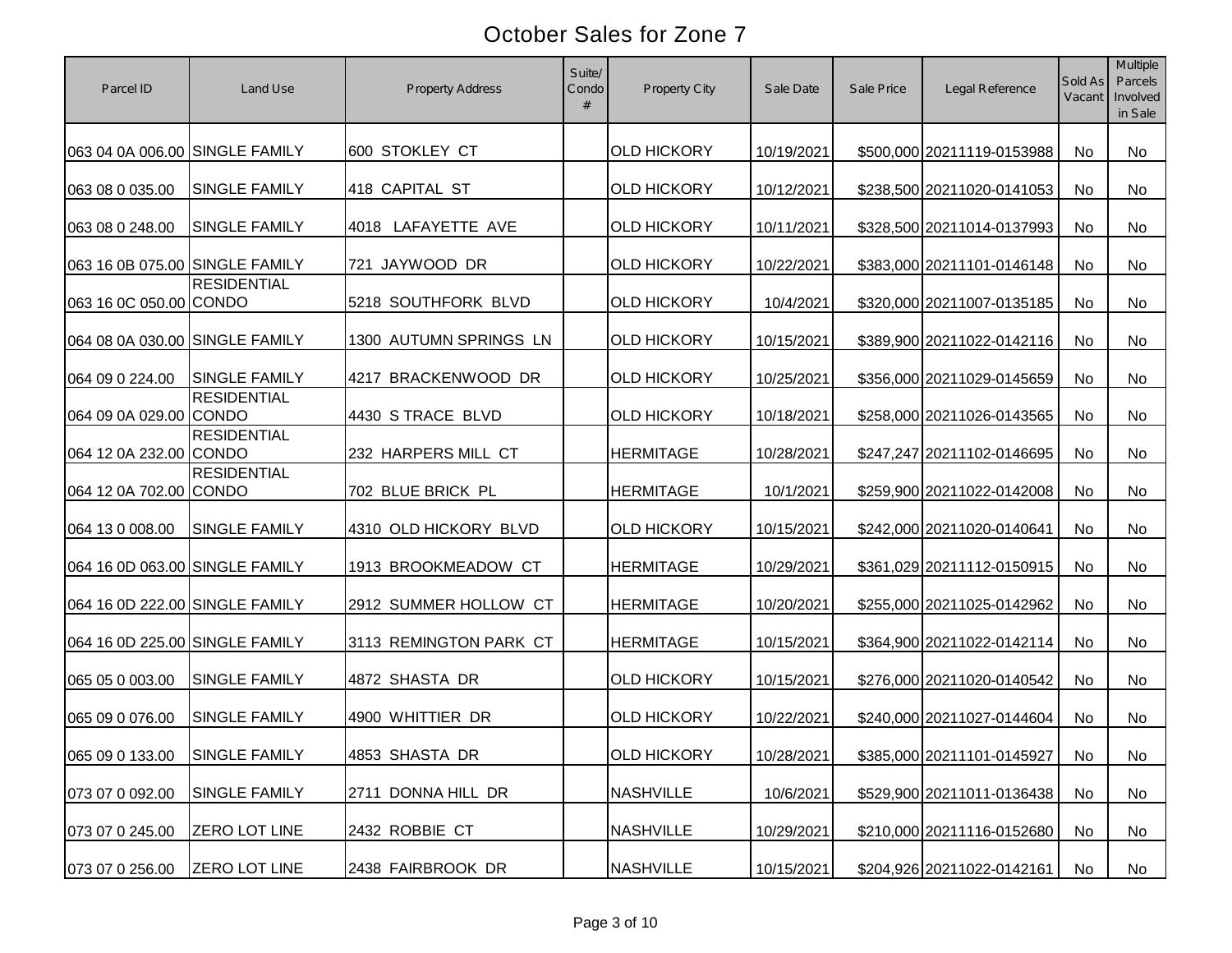| Parcel ID                     | Land Use                                 | <b>Property Address</b> | Suite/<br>Condo | Property City    | Sale Date  | Sale Price | Legal Reference            | Sold As<br>Vacant | <b>Multiple</b><br>Parcels<br>Involved<br>in Sale |
|-------------------------------|------------------------------------------|-------------------------|-----------------|------------------|------------|------------|----------------------------|-------------------|---------------------------------------------------|
| 073 08 0 031.00               | <b>SINGLE FAMILY</b>                     | 2920 MCGAVOCK PIKE      |                 | <b>NASHVILLE</b> | 10/28/2021 |            | \$495,000 20211105-0148345 | <b>No</b>         | No                                                |
| 073 12 0 036.00               | <b>SINGLE FAMILY</b>                     | 2429 RIDGELAND DR       |                 | <b>NASHVILLE</b> | 10/29/2021 |            | \$315,000 20211105-0147922 | <b>No</b>         | No                                                |
| 073 12 0 042.00               | <b>SINGLE FAMILY</b>                     | 2941 DUNDEE LN          |                 | <b>NASHVILLE</b> | 10/29/2021 |            | \$395,000 20211104-0147617 | No                | No                                                |
| 073 12 0 067.00               | SINGLE FAMILY                            | 2429 DUNDEE LN          |                 | <b>NASHVILLE</b> | 10/7/2021  |            | \$336,000 20211013-0137839 | <b>No</b>         | No                                                |
| 074 04 0 097.00               | <b>SINGLE FAMILY</b>                     | 8139 BONNAFAIR DR       |                 | <b>HERMITAGE</b> | 10/12/2021 |            | \$260,000 20211022-0142073 | No                | <b>No</b>                                         |
| 074 08 0 036.00               | <b>SINGLE FAMILY</b>                     | 7039 BONNAVENT DR       |                 | <b>HERMITAGE</b> | 10/27/2021 |            | \$290,000 20211105-0148449 | <b>No</b>         | No                                                |
| 074 08 0 067.00               | <b>SINGLE FAMILY</b>                     | 8105 BONNAFAIR DR       |                 | <b>HERMITAGE</b> | 10/12/2021 |            | \$255,000 20211018-0139390 | No                | No                                                |
| 074 08 0 099.00               | SINGLE FAMILY                            | 7012 BONNAVENT DR       |                 | <b>HERMITAGE</b> | 10/1/2021  |            | \$270,000 20211005-0133675 | No                | <b>No</b>                                         |
| 074 08 0 107.00               | SINGLE FAMILY                            | 7029 BONNAFAIR DR       |                 | <b>HERMITAGE</b> | 10/7/2021  |            | \$329,000 20211018-0139302 | No                | No                                                |
| 074 08 0 146.00               | SINGLE FAMILY                            | 7012 BONNAFAIR DR       |                 | <b>HERMITAGE</b> | 10/19/2021 |            | \$363,900 20211103-0146930 | <b>No</b>         | <b>No</b>                                         |
| 074 08 0 212.00               | <b>SINGLE FAMILY</b>                     | 135 JACKSONIAN DR       |                 | <b>HERMITAGE</b> | 10/22/2021 |            | \$270,000 20211103-0147161 | No                | <b>No</b>                                         |
| 074 12 0 036.00               | <b>VACANT</b><br><b>RESIDENTIAL LAND</b> | 6032 BONNALAWN DR       |                 | <b>HERMITAGE</b> | 10/13/2021 |            | \$85,000 20211015-0138682  | Yes               | <b>No</b>                                         |
| 074 12 0 123.00               | SINGLE FAMILY                            | 5003 BONNALYNN DR       |                 | <b>HERMITAGE</b> | 10/21/2021 |            | \$310,000 20211027-0144436 | No                | <b>No</b>                                         |
| 074 16 0 075.00               | <b>SINGLE FAMILY</b>                     | 5018 BONNAHILL DR       |                 | <b>HERMITAGE</b> | 10/4/2021  |            | \$309,900 20211008-0135705 | No                | <b>No</b>                                         |
| 075 03 0 022.00               | <b>SINGLE FAMILY</b>                     | 520 DES MOINES DR       |                 | <b>HERMITAGE</b> | 10/27/2021 |            | \$400,000 20211103-0146902 | No                | No                                                |
| 075 04 0 166.00               | <b>SINGLE FAMILY</b>                     | 533 AUGUSTA DR          |                 | <b>HERMITAGE</b> | 10/12/2021 |            | \$330,000 20211109-0149222 | <b>No</b>         | No                                                |
| 075 05 0 027.00 SINGLE FAMILY |                                          | 318 BONNAHURST DR       |                 | <b>HERMITAGE</b> | 10/6/2021  |            | \$300,000 20211014-0138317 | No                | No                                                |
| 075 05 0 027.00               | SINGLE FAMILY                            | 318 BONNAHURST DR       |                 | <b>HERMITAGE</b> | 10/7/2021  |            | \$325,000 20211217-0167155 | No                | No                                                |
| 075 07 0 058.00               | SINGLE FAMILY                            | 605 DES MOINES DR       |                 | <b>HERMITAGE</b> | 10/26/2021 |            | \$440,000 20211102-0146705 | No                | No                                                |
| 075 07 0 257.00               | <b>ZERO LOT LINE</b>                     | 100 RACHELS TRAIL CT    |                 | <b>HERMITAGE</b> | 10/29/2021 |            | \$200,000 20211116-0152813 | No                | No                                                |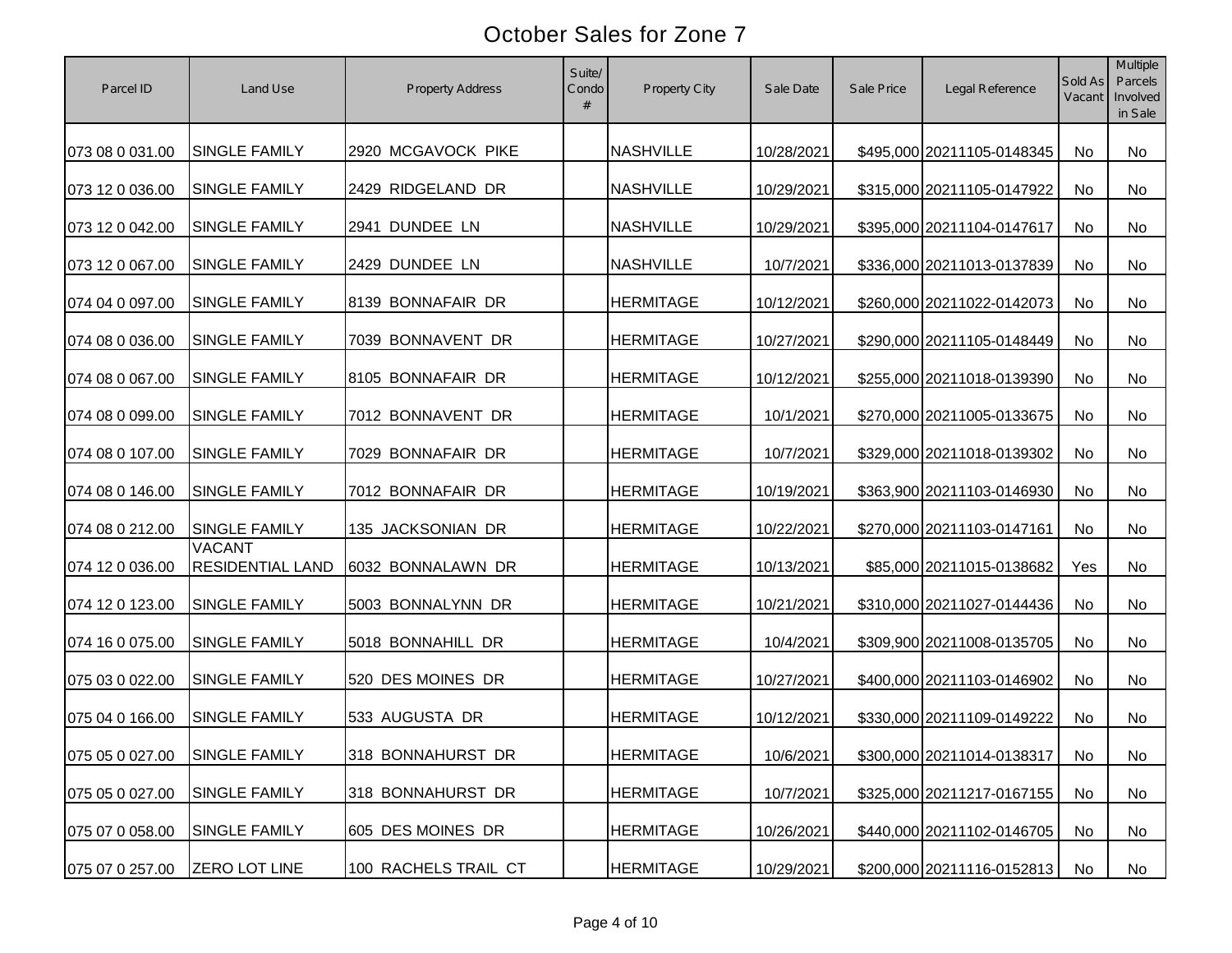| Parcel ID                                 | Land Use             | <b>Property Address</b>             | Suite/<br>Condo | Property City    | Sale Date               | Sale Price | Legal Reference                                          | Sold As<br>Vacant | Multiple<br>Parcels<br>Involved<br>in Sale |
|-------------------------------------------|----------------------|-------------------------------------|-----------------|------------------|-------------------------|------------|----------------------------------------------------------|-------------------|--------------------------------------------|
| 075 08 0 036.00                           | <b>SINGLE FAMILY</b> | 630 ALBANY DR                       |                 | <b>HERMITAGE</b> | 10/26/2021              |            | \$355,000 20211028-0144782                               | No                | No                                         |
| 075 08 0 039.00                           | <b>SINGLE FAMILY</b> | 616 ALBANY DR                       |                 | <b>HERMITAGE</b> | 10/13/2021              |            | \$399,999 20211019-0140388                               | <b>No</b>         | No                                         |
| 075 08 0 161.00                           | <b>SINGLE FAMILY</b> | 684 FRANKFORT DR                    |                 | <b>HERMITAGE</b> | 10/12/2021              |            | \$276,300 20211022-0141800                               | <b>No</b>         | No                                         |
| 075 09 0 039.00                           | SINGLE FAMILY        | 211 BONNAFIELD DR                   |                 | <b>HERMITAGE</b> | 10/18/2021              |            | \$322,100 20211122-0154900                               | <b>No</b>         | No                                         |
| 075 09 0 039.00                           | SINGLE FAMILY        | 211 BONNAFIELD DR                   |                 | <b>HERMITAGE</b> | 10/18/2021              |            | \$255,000 20211108-0148637                               | <b>No</b>         | <b>No</b>                                  |
| 075 09 0 190.00                           | SINGLE FAMILY        | 236 BONNAFIELD DR                   |                 | <b>HERMITAGE</b> | 10/15/2021              |            | \$395,000 20211018-0139736                               | No                | No                                         |
| 075 10 0 018.00                           | SINGLE FAMILY        | 105 WELDON DR                       |                 | <b>HERMITAGE</b> | 10/12/2021              |            | \$295,000 20211015-0139041                               | No                | No                                         |
| 075 10 0 047.00                           | <b>SINGLE FAMILY</b> | 304 BELINDA DR                      |                 | <b>HERMITAGE</b> | 10/1/2021               |            | \$270,000 20211011-0136353                               | No                | <b>No</b>                                  |
| 075 11 0 125.00                           | ZERO LOT LINE        | 689 MERCER DR                       |                 | <b>HERMITAGE</b> | 10/8/2021               |            | \$215,000 20211018-0139864                               | No                | No                                         |
| 075 11 0 137.00                           | ZERO LOT LINE        | 814 RACHELS VW                      |                 | <b>HERMITAGE</b> | 10/28/2021              |            | \$212,000 20211101-0146067                               | <b>No</b>         | No                                         |
| 075 11 0 208.00                           | <b>ZERO LOT LINE</b> | 683 MERCER DR                       |                 | <b>HERMITAGE</b> | 10/18/2021              |            | \$195,000 20211019-0140045                               | No                | <b>No</b>                                  |
| 075 11 0 230.00                           | <b>ZERO LOT LINE</b> | 711 WILL PL                         |                 | <b>HERMITAGE</b> | 10/29/2021              |            | \$196,000 20211105-0148461                               | <b>No</b>         | No                                         |
| 075 11 0A 030.00 SINGLE FAMILY            |                      | 4212 RACHEL DONELSON<br><b>PASS</b> |                 | <b>HERMITAGE</b> | 10/19/2021              |            | \$390,000 20211026-0143915                               | No                | No                                         |
| 075 12 0A 028.00 SINGLE FAMILY            |                      | 308 SCOTTS CREEK PL                 |                 | <b>HERMITAGE</b> | 10/8/2021               |            | \$340,500 20211014-0138239                               | No                | <b>No</b>                                  |
| 075 12 0A 097.00 SINGLE FAMILY            |                      | 5116 GREER STATION DR               |                 | <b>HERMITAGE</b> | 10/17/2021              |            | \$316,400 20211025-0142935                               | No                | No                                         |
| 075 12 0A 165.00 SINGLE FAMILY            |                      | 653 BELGIUM DR                      |                 | <b>HERMITAGE</b> | 10/18/2021              |            | \$324,318 20211022-0142444                               | <b>No</b>         | No                                         |
| 075 12 0E 001.00 SINGLE FAMILY            |                      | 1001 TULIP BLOSSOM DR               |                 | <b>HERMITAGE</b> | 10/21/2021              |            | \$431,866 20211029-0145599                               | No                | No                                         |
| 075 12 0F 092.00 CONDO                    | <b>RESIDENTIAL</b>   | 735 TULIP GROVE RD                  |                 | 345 HERMITAGE    | 10/13/2021              |            | \$305,000 20211015-0139149                               | No                | No                                         |
|                                           | <b>RESIDENTIAL</b>   |                                     |                 | 349 HERMITAGE    |                         |            |                                                          |                   |                                            |
| 075 12 0F 094.00 CONDO<br>075 14 0 128.00 | SINGLE FAMILY        | 735 TULIP GROVE RD<br>8140 TERRY LN |                 | <b>HERMITAGE</b> | 10/15/2021<br>10/5/2021 |            | \$317,000 20211028-0145118<br>\$338,000 20211007-0134862 | No<br>No          | No<br>No                                   |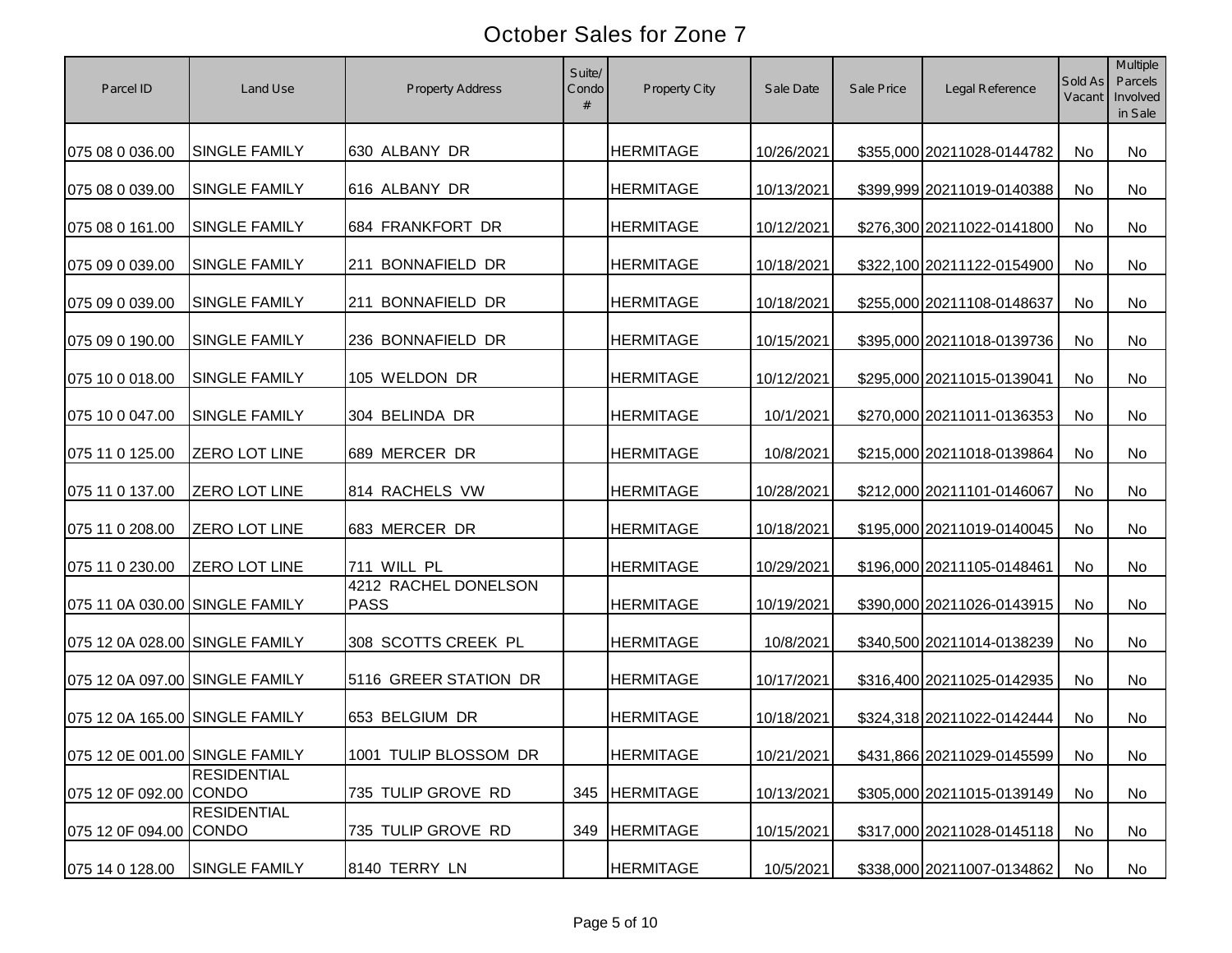| Parcel ID                      | Land Use             | <b>Property Address</b> | Suite/<br>Condo | <b>Property City</b> | Sale Date  | Sale Price | Legal Reference            | Sold As<br>Vacant | Multiple<br>Parcels<br>Involved<br>in Sale |
|--------------------------------|----------------------|-------------------------|-----------------|----------------------|------------|------------|----------------------------|-------------------|--------------------------------------------|
| 076 01 0E 001.00 CONDO         | <b>RESIDENTIAL</b>   | 559 TULIP GROVE RD      |                 | <b>HERMITAGE</b>     | 10/19/2021 |            | \$395,000 20211025-0142602 | No                | <b>No</b>                                  |
| 076 01 0E 006.00 CONDO         | <b>RESIDENTIAL</b>   | TULIP GROVE RD<br>569   |                 | <b>HERMITAGE</b>     | 10/22/2021 |            | \$472,285 20211028-0144967 | No                | No                                         |
| 076 05 0 054.00                | SINGLE FAMILY        | 4940 SHADOWLAWN DR      |                 | <b>HERMITAGE</b>     | 10/5/2021  |            | \$235,000 20211008-0135720 | No                | <b>No</b>                                  |
| 076 05 0 146.00                | <b>SINGLE FAMILY</b> | 849 STONER MILL LN      |                 | <b>HERMITAGE</b>     | 10/7/2021  |            | \$279,900 20211013-0137699 | No                | No                                         |
| 076 09 0A 001.00 SINGLE FAMILY |                      | 4699 CHANDLER RD        |                 | <b>HERMITAGE</b>     | 10/1/2021  |            | \$638,000 20211005-0133567 | No                | No                                         |
| 084 04 0 027.00                | <b>SINGLE FAMILY</b> | 2712 GLENOAKS DR        |                 | <b>NASHVILLE</b>     | 10/1/2021  |            | \$470,000 20211008-0135422 | No                | No                                         |
| 084 07 0 044.00                | SINGLE FAMILY        | 2753 WINDEMERE DR       |                 | <b>NASHVILLE</b>     | 10/5/2021  |            | \$625,000 20211008-0135778 | No                | No                                         |
| 084 08 0 041.00                | <b>SINGLE FAMILY</b> | 2928 FERNBROOK LN       |                 | <b>NASHVILLE</b>     | 10/19/2021 |            | \$506,750 20211026-0143570 | No                | No                                         |
| 084 08 0 087.00                | <b>SINGLE FAMILY</b> | 2923 KNOBDALE RD        |                 | <b>NASHVILLE</b>     | 10/1/2021  |            | \$350,000 20211004-0133067 | No                | No                                         |
| 084 08 0 096.00                | SINGLE FAMILY        | 3116 WINDEMERE CIR      |                 | <b>NASHVILLE</b>     | 10/28/2021 |            | \$396,000 20211101-0146069 | No                | No                                         |
| 084 10 0 066.00                | SINGLE FAMILY        | 200 BERMUDA DR          |                 | <b>NASHVILLE</b>     | 10/5/2021  |            | \$384,000 20211013-0137362 | No                | No                                         |
| 084 11 0 122.00                | <b>SINGLE FAMILY</b> | 2307 DENNYWOOD DR       |                 | <b>NASHVILLE</b>     | 10/15/2021 |            | \$280,000 20211019-0140476 | No                | <b>No</b>                                  |
| 084 11 0 122.00                | SINGLE FAMILY        | 2307 DENNYWOOD DR       |                 | <b>NASHVILLE</b>     | 10/15/2021 |            | \$305,000 20211101-0145881 | No                | <b>No</b>                                  |
| 084 11 0 147.00                | SINGLE FAMILY        | 2309 AUBREY DR          |                 | <b>NASHVILLE</b>     | 10/5/2021  |            | \$255,000 20211008-0135642 | No                | No                                         |
| 084 11 0 147.00                | SINGLE FAMILY        | 2309 AUBREY DR          |                 | <b>NASHVILLE</b>     | 10/5/2021  |            | \$245,000 20211008-0135641 | No                | <b>No</b>                                  |
| 084 11 0 170.00                | <b>SINGLE FAMILY</b> | 2306 MODENA DR          |                 | <b>NASHVILLE</b>     | 10/8/2021  |            | \$332,000 20211014-0138185 | No                | No                                         |
| 084 15 0 071.00 SINGLE FAMILY  |                      | 2313 CASTLEWOOD DR      |                 | <b>NASHVILLE</b>     | 10/15/2021 |            | \$605,000 20211019-0140075 | No                | No                                         |
| 085 04 0A 515.00 SINGLE FAMILY |                      | 4355 STONE HALL BLVD    |                 | <b>HERMITAGE</b>     | 10/18/2021 |            | \$549,900 20211019-0140083 | No                | No                                         |
| 085 07 0 109.00                | SINGLE FAMILY        | 3131 EDGEMONT DR        |                 | <b>NASHVILLE</b>     | 10/20/2021 |            | \$325,000 20211027-0144138 | No                | No                                         |
| 085 14 0 025.00                | SINGLE FAMILY        | 214 DISSPAYNE DR        |                 | <b>NASHVILLE</b>     | 10/22/2021 |            | \$350,000 20211028-0145202 | No                | No                                         |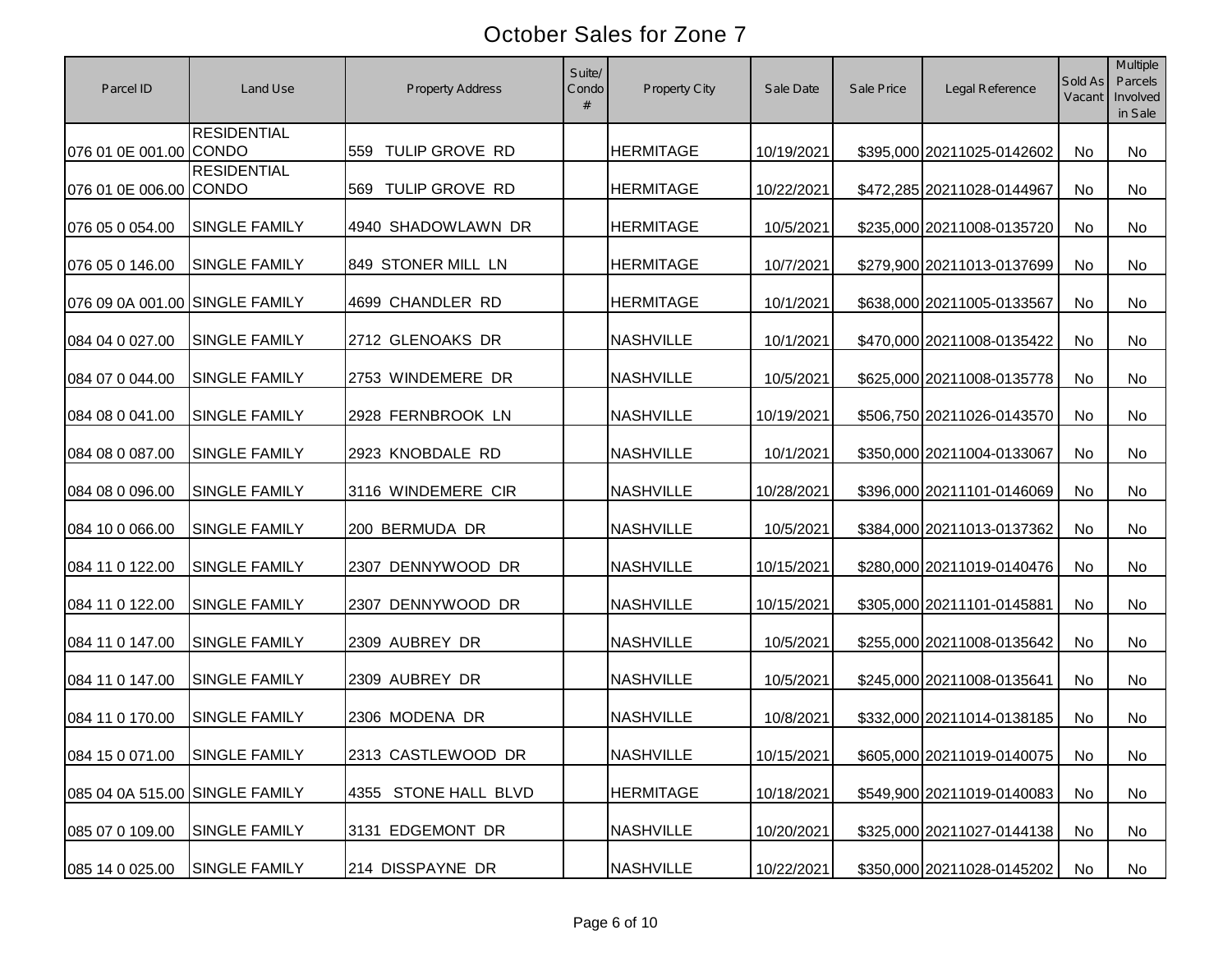| Parcel ID                      | Land Use             | <b>Property Address</b>          | Suite/<br>Condo | Property City    | Sale Date  | Sale Price | Legal Reference            | Sold As<br>Vacant | <b>Multiple</b><br>Parcels<br>Involved<br>in Sale |
|--------------------------------|----------------------|----------------------------------|-----------------|------------------|------------|------------|----------------------------|-------------------|---------------------------------------------------|
| 086 02 0 051.00                | <b>SINGLE FAMILY</b> | 6002 LOPEZ LN                    |                 | <b>HERMITAGE</b> | 10/1/2021  |            | \$392,000 20211004-0132995 | <b>No</b>         | No                                                |
| 086 03 0A 040.00 SINGLE FAMILY |                      | 308 HUNTERS PATH CT              |                 | <b>HERMITAGE</b> | 10/1/2021  |            | \$254,000 20211004-0133324 | <b>No</b>         | No                                                |
| 086 04 0A 016.00 SINGLE FAMILY |                      | 304 OAKCREST CT                  |                 | <b>HERMITAGE</b> | 10/8/2021  |            | \$417,000 20211011-0136355 | <b>No</b>         | No                                                |
| 086 04 0B 002.00 SINGLE FAMILY |                      | 5004 SUNSET WAY                  |                 | <b>HERMITAGE</b> | 10/7/2021  |            | \$465,000 20211012-0136717 | <b>No</b>         | No                                                |
| 086 04 0B 068.00 SINGLE FAMILY |                      | 4972 TULIP GROVE LN              |                 | <b>HERMITAGE</b> | 10/15/2021 |            | \$424,900 20211019-0140125 | <b>No</b>         | No                                                |
| 086 04 0B 084.00 SINGLE FAMILY |                      | 5017 TULIP GROVE LN              |                 | <b>HERMITAGE</b> | 10/5/2021  |            | \$455,000 20211011-0136164 | <b>No</b>         | No                                                |
| 086 04 0C 004.00 SINGLE FAMILY |                      | 1432 JACKSON PL                  |                 | <b>HERMITAGE</b> | 10/25/2021 |            | \$425,000 20211122-0154898 | No                | No                                                |
| 086 07 0 113.00                | SINGLE FAMILY        | 1228 JACKSONS HILL RD            |                 | <b>HERMITAGE</b> | 10/22/2021 |            | \$325,739 20211026-0143805 | No                | <b>No</b>                                         |
| 086 07 0 145.00                | <b>SINGLE FAMILY</b> | 1533 MARKET SQ                   |                 | <b>HERMITAGE</b> | 10/6/2021  |            | \$327,500 20211008-0135457 | No                | No                                                |
| 086 07 0 196.00                | <b>SINGLE FAMILY</b> | 1409 WOODCHIMES CT               |                 | <b>HERMITAGE</b> | 10/29/2021 |            | \$335,000 20211103-0147074 | No                | No                                                |
| 086 08 0A 020.00 SINGLE FAMILY |                      | 2180 STROMBURY DR                |                 | <b>HERMITAGE</b> | 10/21/2021 |            | \$310,000 20211109-0149721 | <b>No</b>         | <b>No</b>                                         |
| 086 09 0 014.00                | <b>SINGLE FAMILY</b> | 3600 PIERSIDE DR                 |                 | <b>HERMITAGE</b> | 10/28/2021 |            | \$295,000 20211108-0149111 | <b>No</b>         | No                                                |
| 086 09 0 027.00                | <b>SINGLE FAMILY</b> | 3304 DOCKSIDE DR                 |                 | <b>HERMITAGE</b> | 10/19/2021 |            | \$326,864 20211022-0142439 | No                | No                                                |
| 086 09 0 035.00                | <b>SINGLE FAMILY</b> | 3216 DOCKSIDE DR                 |                 | <b>HERMITAGE</b> | 10/15/2021 |            | \$300,000 20211020-0140549 | No                | <b>No</b>                                         |
| 086 10 0B 102.00 CONDO         | <b>RESIDENTIAL</b>   | 102 NOEL COVE CIR                |                 | <b>HERMITAGE</b> | 10/27/2021 |            | \$294,000 20211101-0145983 | No                | No                                                |
| 086 10 0B 141.00 CONDO         | <b>RESIDENTIAL</b>   | 141 NOEL COVE CIR                |                 | <b>HERMITAGE</b> | 10/4/2021  |            | \$290,000 20211011-0135981 | No                | No                                                |
| 086 11 0A 059.00 CONDO         | <b>RESIDENTIAL</b>   | 133 HERMITAGE WOODS<br><b>DR</b> |                 | <b>HERMITAGE</b> | 10/22/2021 |            | \$255,000 20211108-0149059 | No                | No                                                |
| 086 11 0B 011.00 CONDO         | <b>RESIDENTIAL</b>   | 413 RAINTREE PL                  |                 | <b>HERMITAGE</b> | 10/8/2021  |            | \$107,500 20211022-0142179 | No                | No                                                |
| 086 12 0 014.00                | SINGLE FAMILY        | 449 ROCKWOOD DR                  |                 | <b>HERMITAGE</b> | 10/21/2021 |            | \$325,000 20211028-0144917 | No                | No                                                |
| 086 12 0A 089.00 SINGLE FAMILY |                      | 740 BLOOMDALE TRCE               |                 | <b>HERMITAGE</b> | 10/14/2021 |            | \$449,900 20211018-0139493 | No                | No                                                |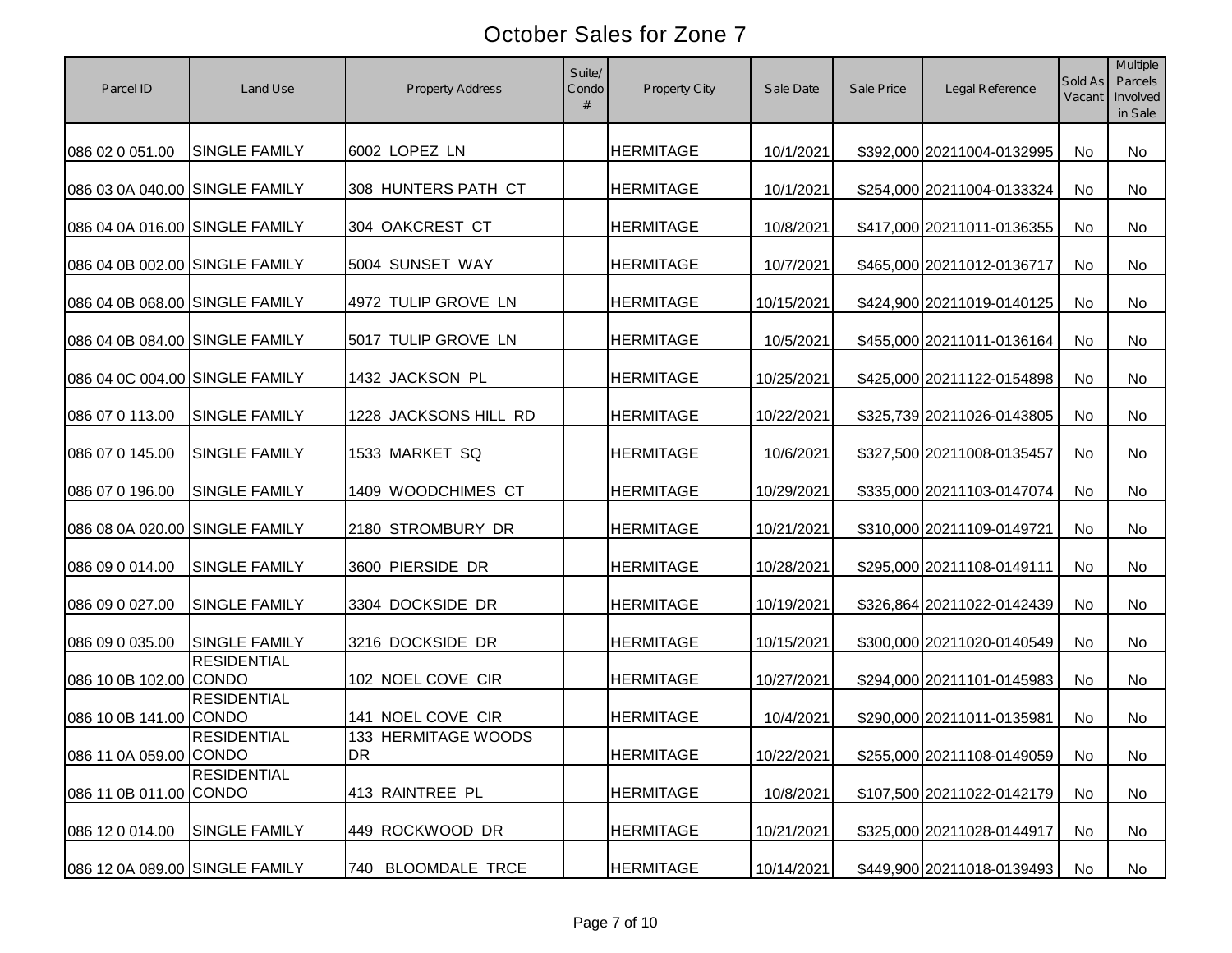| Parcel ID                      | Land Use             | <b>Property Address</b>                     | Suite/<br>Condo | Property City    | Sale Date  | Sale Price | Legal Reference            | Sold As<br>Vacant | Multiple<br>Parcels<br>Involved<br>in Sale |
|--------------------------------|----------------------|---------------------------------------------|-----------------|------------------|------------|------------|----------------------------|-------------------|--------------------------------------------|
| 086 12 0B 012.00 CONDO         | <b>RESIDENTIAL</b>   | 1346 SULA DR                                |                 | <b>HERMITAGE</b> | 10/7/2021  |            | \$385,000 20211012-0136706 | No                | <b>No</b>                                  |
| 086 12 0C 035.00 SINGLE FAMILY |                      | 819 BLOOMDALE TRCE                          |                 | <b>HERMITAGE</b> | 10/22/2021 |            | \$459,900 20211025-0143476 | No                | No                                         |
| 086 12 0C 038.00 SINGLE FAMILY |                      | <b>BLOOMDALE TRCE</b><br>831                |                 | <b>HERMITAGE</b> | 10/18/2021 |            | \$429,900 20211020-0141076 | <b>No</b>         | <b>No</b>                                  |
| 086 12 0C 039.00 SINGLE FAMILY |                      | 835 BLOOMDALE TRCE                          |                 | <b>HERMITAGE</b> | 10/28/2021 |            | \$429,900 20211102-0146528 | <b>No</b>         | No                                         |
| 086 12 0C 040.00 SINGLE FAMILY |                      | <b>BLOOMDALE TRCE</b><br>839                |                 | <b>HERMITAGE</b> | 10/25/2021 |            | \$449,900 20211112-0150624 | No                | No                                         |
| 086 13 0A 260.00 SINGLE FAMILY |                      | <b>MAGNOLIA FARMS DR</b><br>4236            |                 | <b>HERMITAGE</b> | 10/27/2021 |            | \$524,791 20211110-0150151 | No                | <b>No</b>                                  |
| 086 13 0A 277.00 SINGLE FAMILY |                      | MAGNOLIA FARMS DR<br>4213                   |                 | <b>HERMITAGE</b> | 10/27/2021 |            | \$496,270 20211104-0147668 | No                | No                                         |
| 086 13 0A 284.00 SINGLE FAMILY |                      | <b>WHISPERING WINDS</b><br>321<br><b>DR</b> |                 | <b>HERMITAGE</b> | 10/28/2021 |            | \$525,321 20211101-0146210 | No                | No                                         |
| 086 13 0A 287.00 SINGLE FAMILY |                      | <b>WHISPERING WINDS</b><br>309<br><b>DR</b> |                 | <b>HERMITAGE</b> | 10/28/2021 |            | \$492,368 20211103-0146950 | No                | No                                         |
| 086 13 0A 288.00 SINGLE FAMILY |                      | <b>WHISPERING WINDS</b><br>305<br><b>DR</b> |                 | <b>HERMITAGE</b> | 10/4/2021  |            | \$490,074 20211008-0135723 | No                | No                                         |
| 087 00 0 191.00                | <b>SINGLE FAMILY</b> | 6197 N NEW HOPE RD                          |                 | <b>HERMITAGE</b> | 10/29/2021 |            | \$395,000 20211103-0147365 | No                | No                                         |
| 087 01 0A 138.00 SINGLE FAMILY |                      | 3525 GLENFALLS DR                           |                 | <b>HERMITAGE</b> | 10/8/2021  |            | \$304,900 20211011-0136226 | No                | <b>No</b>                                  |
| 087 01 0A 139.00 SINGLE FAMILY |                      | 3521 GLENFALLS DR                           |                 | <b>HERMITAGE</b> | 10/19/2021 |            | \$342,250 20211022-0142348 | No                | <b>No</b>                                  |
| 087 01 0B 003.00 SINGLE FAMILY |                      | 2109 CHRISTINA CT                           |                 | <b>HERMITAGE</b> | 10/21/2021 |            | \$412,000 20211102-0146553 | <b>No</b>         | <b>No</b>                                  |
| 087 01 0B 017.00 SINGLE FAMILY |                      | 300 RACHAELS MEADOW<br><b>CT</b>            |                 | <b>HERMITAGE</b> | 10/23/2021 |            | \$425,000 20211108-0149042 | No                | <b>No</b>                                  |
| 087 05 0A 136.00 SINGLE FAMILY |                      | 4064 FARMINGHAM WOODS<br><b>DR</b>          |                 | <b>HERMITAGE</b> | 10/18/2021 |            | \$286,150 20211021-0141482 | No                | No                                         |
| 087 10 0A 206.00 SINGLE FAMILY |                      | 840 REGIMENTAL DR                           |                 | <b>HERMITAGE</b> | 10/27/2021 |            | \$727,743 20211103-0146921 | No                | No                                         |
| 094 12 0 014.00                | <b>SINGLE FAMILY</b> | 258 HICKORYDALE DR                          |                 | <b>NASHVILLE</b> | 10/18/2021 |            | \$330,000 20211021-0141407 | No                | No                                         |
| 094 16 0E 052.00 CONDO         | <b>RESIDENTIAL</b>   | 810 SPENCE ENCLAVE LN                       |                 | <b>NASHVILLE</b> | 10/22/2021 |            | \$275,000 20201110-3014700 | No                | No                                         |
| 095 01 0 061.00                | SINGLE FAMILY        | 2137 JUNE DR                                |                 | <b>NASHVILLE</b> | 10/1/2021  |            | \$428,000 20211006-0134222 | No                | No                                         |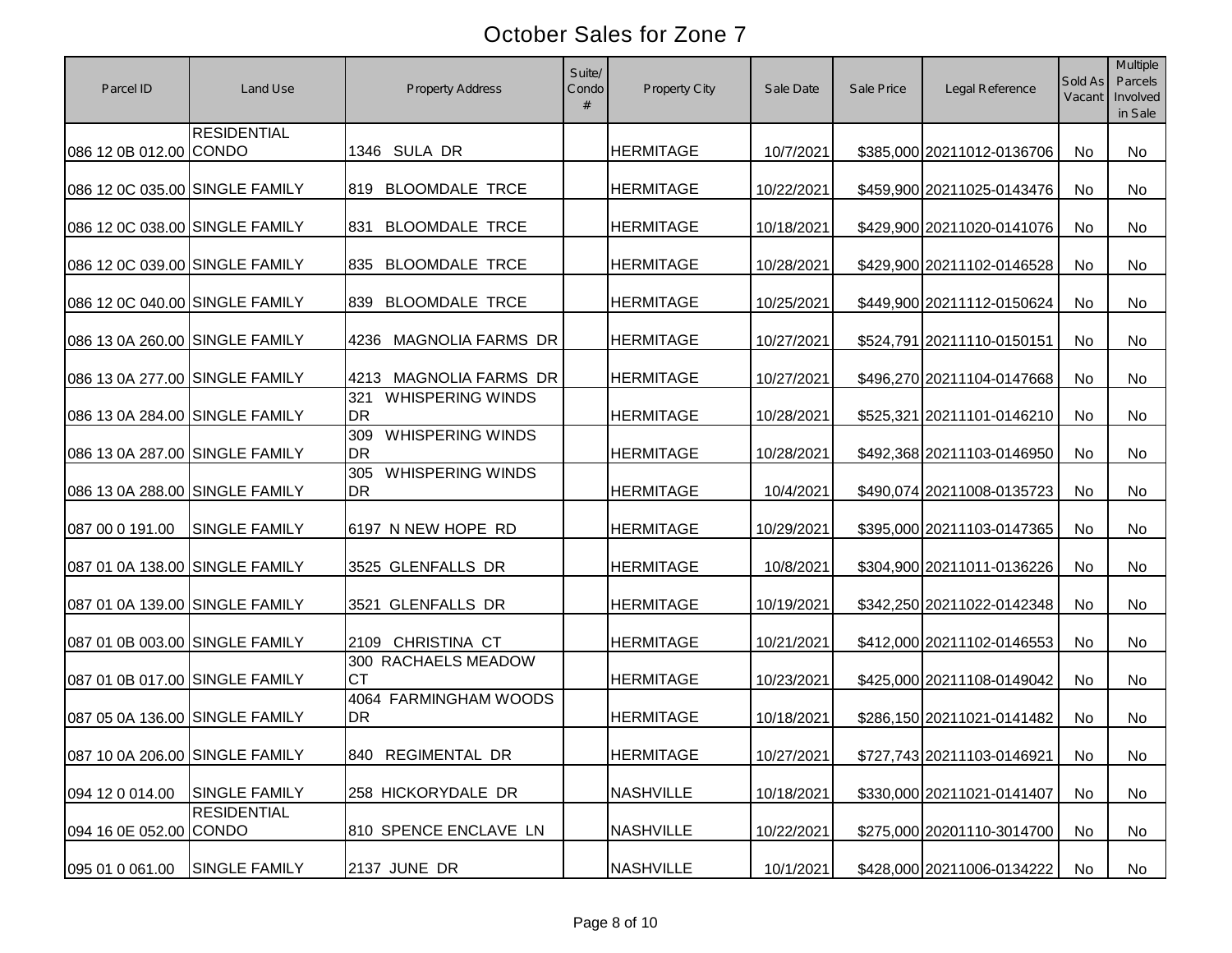| Parcel ID              | Land Use                                 | <b>Property Address</b>                     | Suite/<br>Condo | Property City    | Sale Date  | Sale Price | Legal Reference            | Sold As<br>Vacant | Multiple<br>Parcels<br>Involved<br>in Sale |
|------------------------|------------------------------------------|---------------------------------------------|-----------------|------------------|------------|------------|----------------------------|-------------------|--------------------------------------------|
| 095 04 0 163.00        | <b>SINGLE FAMILY</b>                     | 223 GRAYLYNN DR                             |                 | <b>NASHVILLE</b> | 10/6/2021  |            | \$280,000 20211011-0136044 | No                | <b>No</b>                                  |
| 095 07 0 083.00        | <b>SINGLE FAMILY</b>                     | 2308 CLOVERDALE RD                          |                 | <b>NASHVILLE</b> | 10/8/2021  |            | \$307,400 20211015-0138782 | No                | No                                         |
| 095 08 0 026.00        | <b>SINGLE FAMILY</b>                     | 348 TAMWORTH DR                             |                 | <b>NASHVILLE</b> | 10/1/2021  |            | \$340,000 20211006-0134585 | <b>No</b>         | <b>No</b>                                  |
| 095 08 0 099.00        | <b>SINGLE FAMILY</b>                     | 138 SPRING VALLEY RD                        |                 | <b>NASHVILLE</b> | 10/8/2021  |            | \$236,000 20211018-0139892 | <b>No</b>         | <b>No</b>                                  |
| 095 08 0 181.00        | SINGLE FAMILY                            | 2543 HIBBITTS RD                            |                 | <b>NASHVILLE</b> | 10/25/2021 |            | \$240,000 20211026-0143753 | <b>No</b>         | No                                         |
| 095 08 0 219.00        | <b>SINGLE FAMILY</b>                     | 2620 HABERSHAM AVE                          |                 | <b>NASHVILLE</b> | 10/1/2021  |            | \$480,000 20211005-0133633 | No                | <b>No</b>                                  |
| 095 15 0 016.00        | <b>VACANT</b><br><b>RESIDENTIAL LAND</b> | 610 ERMAC DR                                |                 | <b>NASHVILLE</b> | 10/28/2021 |            | \$350,000 20211110-0149971 | Yes               | No                                         |
| 095 15 0 022.00        | SINGLE FAMILY                            | 640 ERMAC DR                                |                 | <b>NASHVILLE</b> | 10/28/2021 |            | \$300,000 20211102-0146389 | <b>No</b>         | No                                         |
| 096 01 0 123.00        | <b>SINGLE FAMILY</b>                     | 209 CUMBERLAND CIR                          |                 | <b>NASHVILLE</b> | 10/1/2021  |            | \$350,000 20211005-0133666 | No                | No                                         |
| 096 06 0 158.00        | SINGLE FAMILY                            | 2924 IRONWOOD DR                            |                 | <b>NASHVILLE</b> | 10/26/2021 |            | \$312,000 20211028-0144741 | No                | No                                         |
| 096 07 0B 009.00 CONDO | <b>RESIDENTIAL</b>                       | <b>STEWARTS FERRY</b><br>300<br><b>PIKE</b> | 9               | <b>NASHVILLE</b> | 10/28/2021 |            | \$316,500 20211101-0145830 | No                | No                                         |
| 096 07 0B 018.00 CONDO | <b>RESIDENTIAL</b>                       | 300 STEWARTS FERRY<br><b>PIKE</b>           | 18              | <b>NASHVILLE</b> | 10/29/2021 |            | \$298,000 20211109-0149189 | No                | <b>No</b>                                  |
| 096 09 0 136.00        | SINGLE FAMILY                            | 2804 SURREY RD                              |                 | <b>NASHVILLE</b> | 10/18/2021 |            | \$260,000 20211022-0141922 | No                | <b>No</b>                                  |
| 096 10 0 277.00        | <b>SINGLE FAMILY</b>                     | 3108 CLOVERWOOD DR                          |                 | <b>NASHVILLE</b> | 10/29/2021 |            | \$140,000 20211102-0146795 | No                | <b>No</b>                                  |
| 096 11 0 045.00        | <b>DUPLEX</b>                            | 607 GAILWOOD LN                             |                 | <b>NASHVILLE</b> | 10/14/2021 |            | \$450,000 20211018-0139902 | No                | <b>No</b>                                  |
| 096 11 0 183.00        | <b>SINGLE FAMILY</b>                     | 3227 LAKELAND DR                            |                 | <b>NASHVILLE</b> | 10/1/2021  |            | \$250,000 20211012-0137158 | No                | No                                         |
| 096 11 0A 059.00 CONDO | <b>RESIDENTIAL</b>                       | 320 HICKORY PL                              |                 | <b>NASHVILLE</b> | 10/15/2021 |            | \$180,000 20211018-0139911 | No                | No                                         |
| 096 15 0 038.00        | <b>SINGLE FAMILY</b>                     | 3137 BOULDER PARK DR                        |                 | <b>NASHVILLE</b> | 10/20/2021 |            | \$410,000 20211027-0144524 | No                | No                                         |
| 096 15 0 041.00        | SINGLE FAMILY                            | 3131 BOULDER PARK DR                        |                 | <b>NASHVILLE</b> | 10/18/2021 |            | \$268,000 20211020-0140827 | No                | No                                         |
| 096 15 0 048.00        | SINGLE FAMILY                            | 3117 BOULDER PARK DR                        |                 | <b>NASHVILLE</b> | 10/5/2021  |            | \$349,900 20211018-0139663 | No                | No                                         |